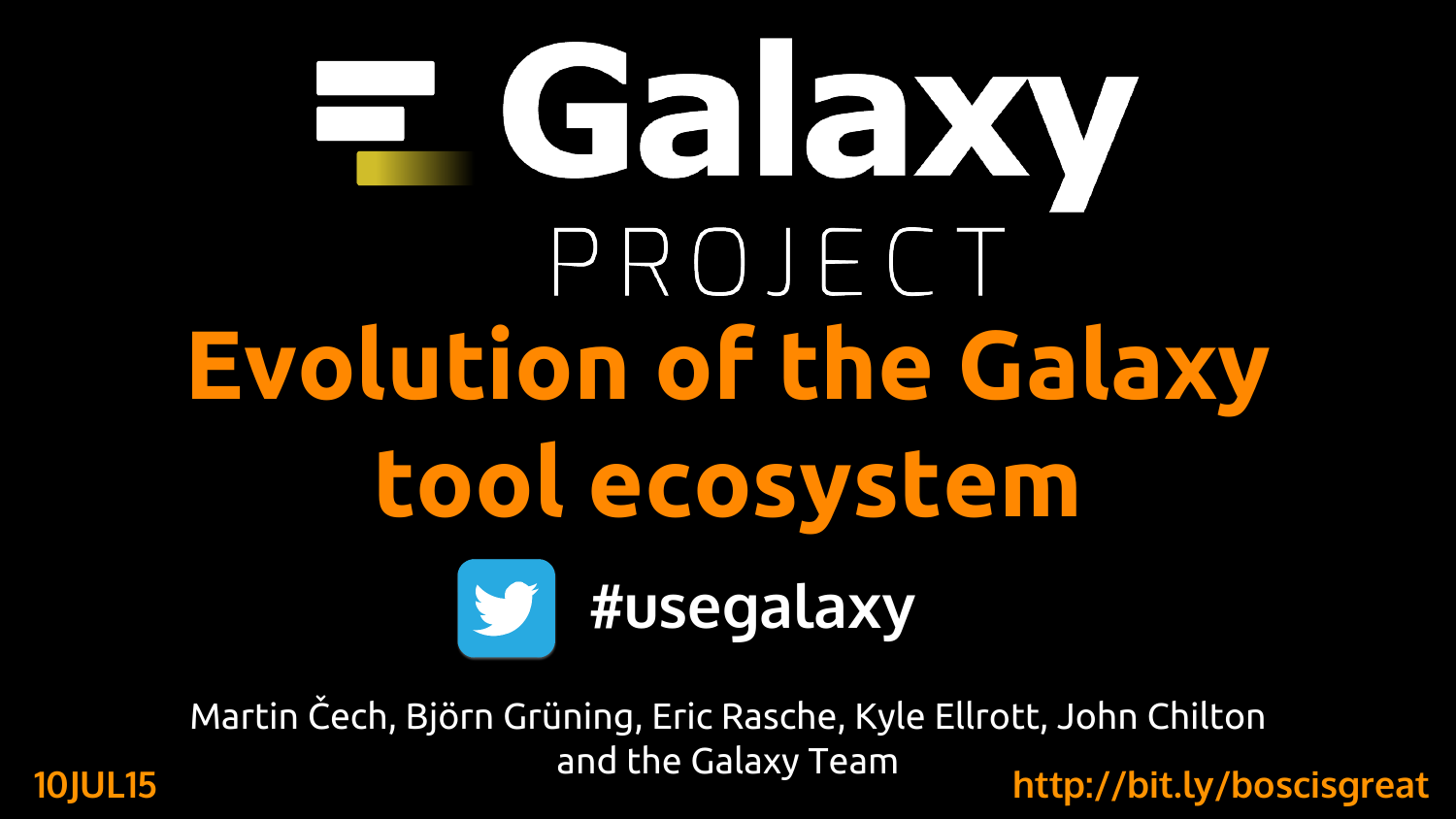#### **Happier developers, happier users**



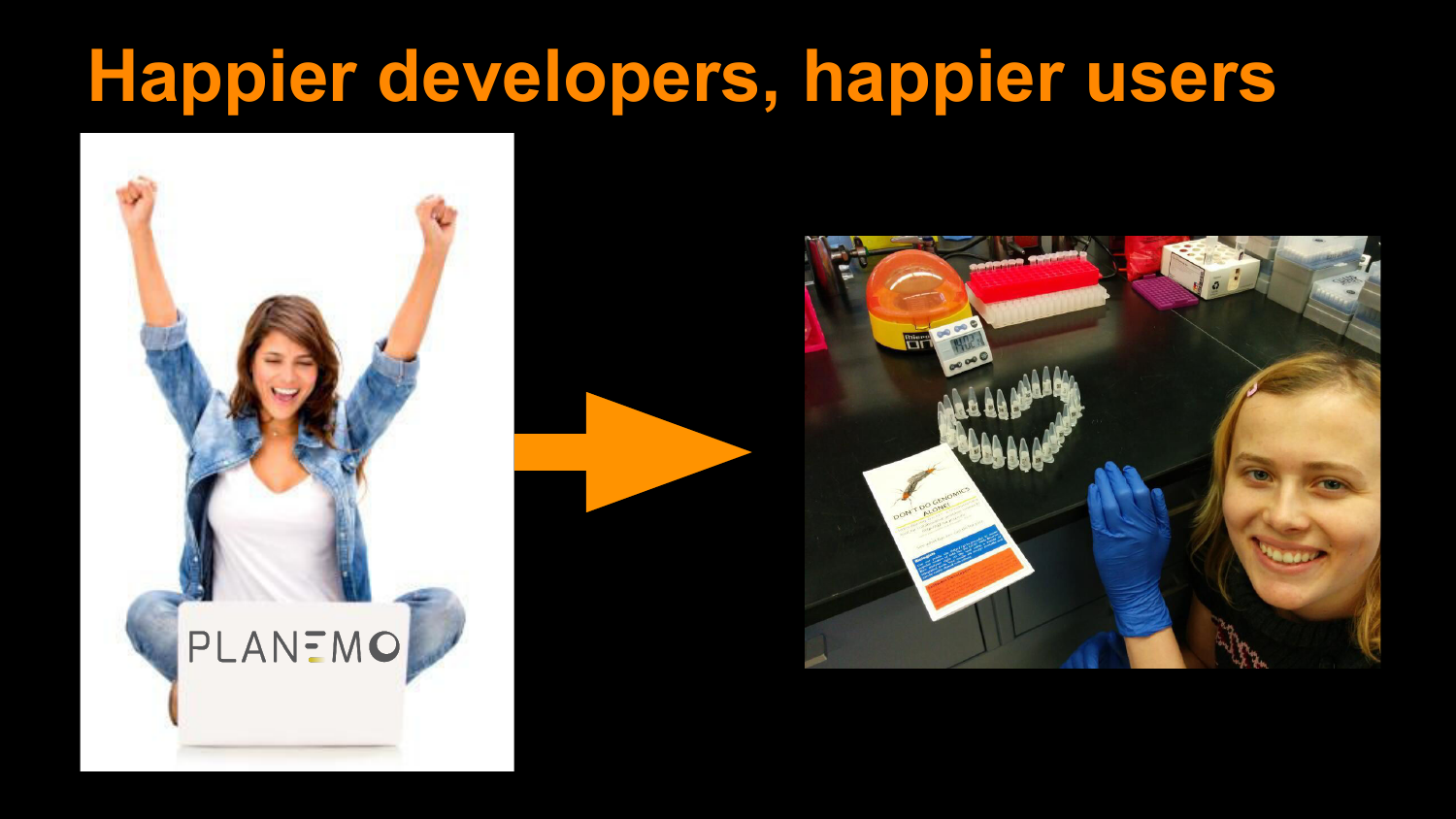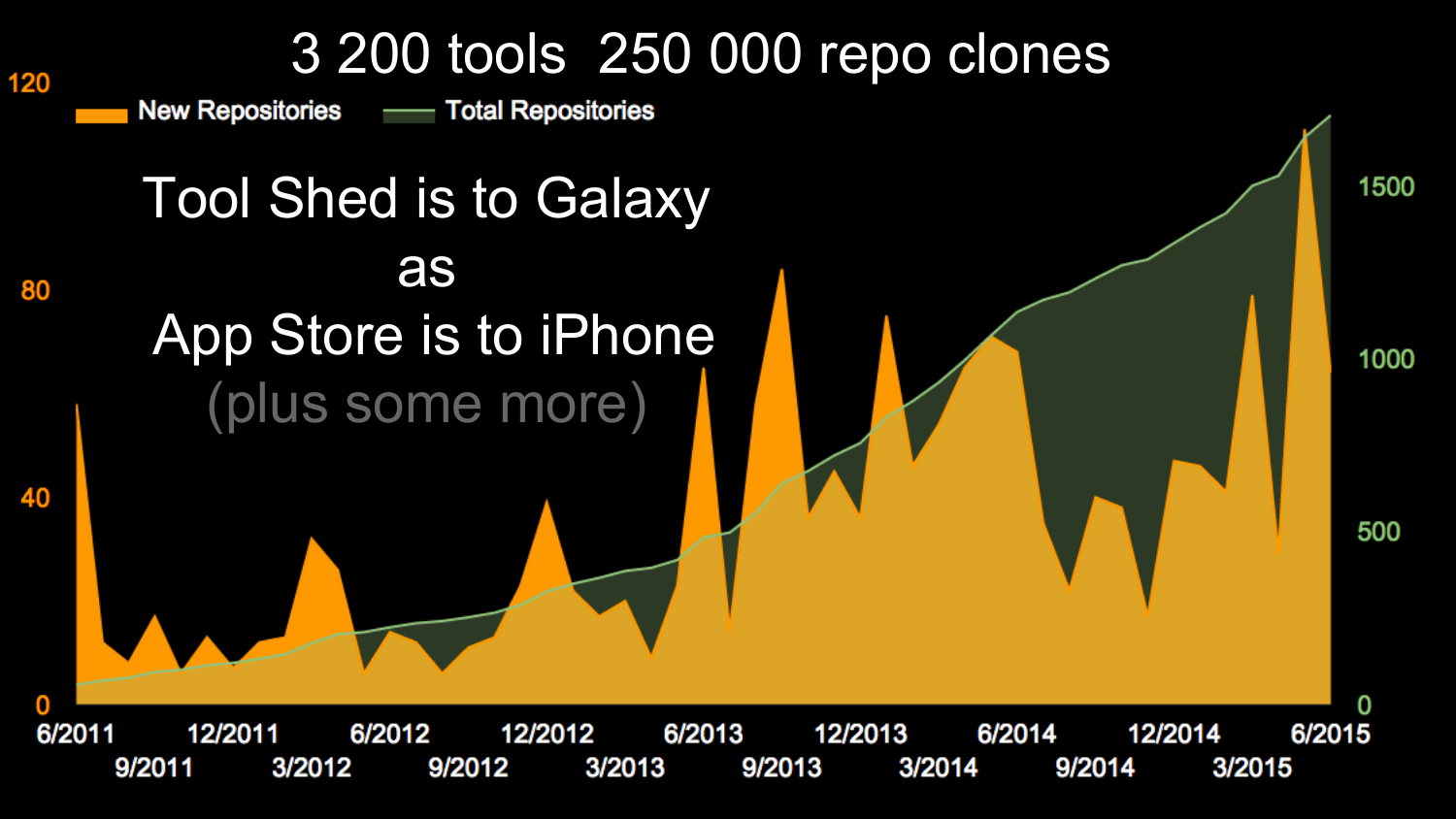## **Reaching a new audience.**



The DREAM competition will result in a lot of new tool development by developers with no knowledge of Galaxy.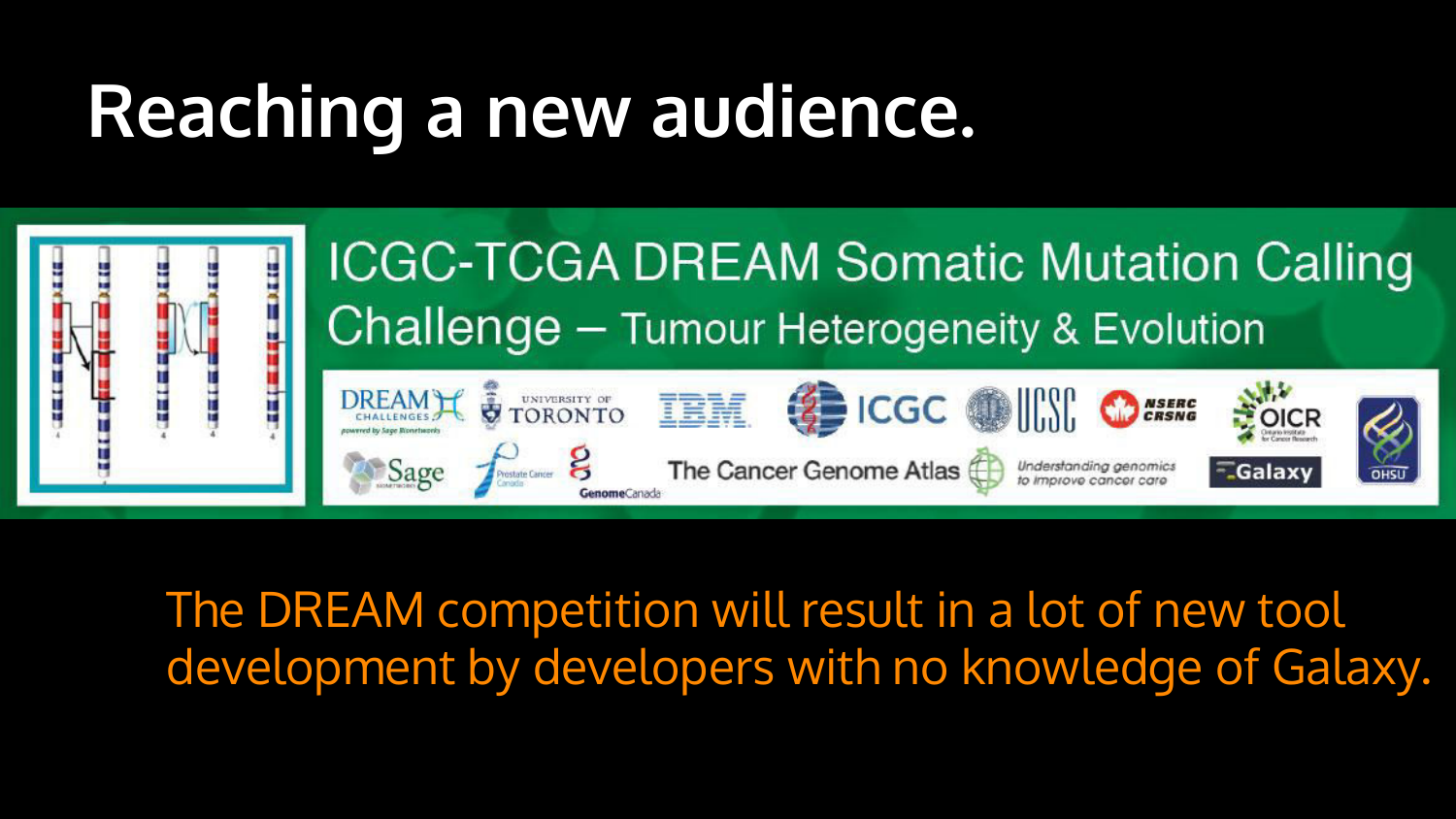# PLANEMO **has been born**

### **A tool to build Galaxy Tools**

**github.com/galaxyproject/planemo**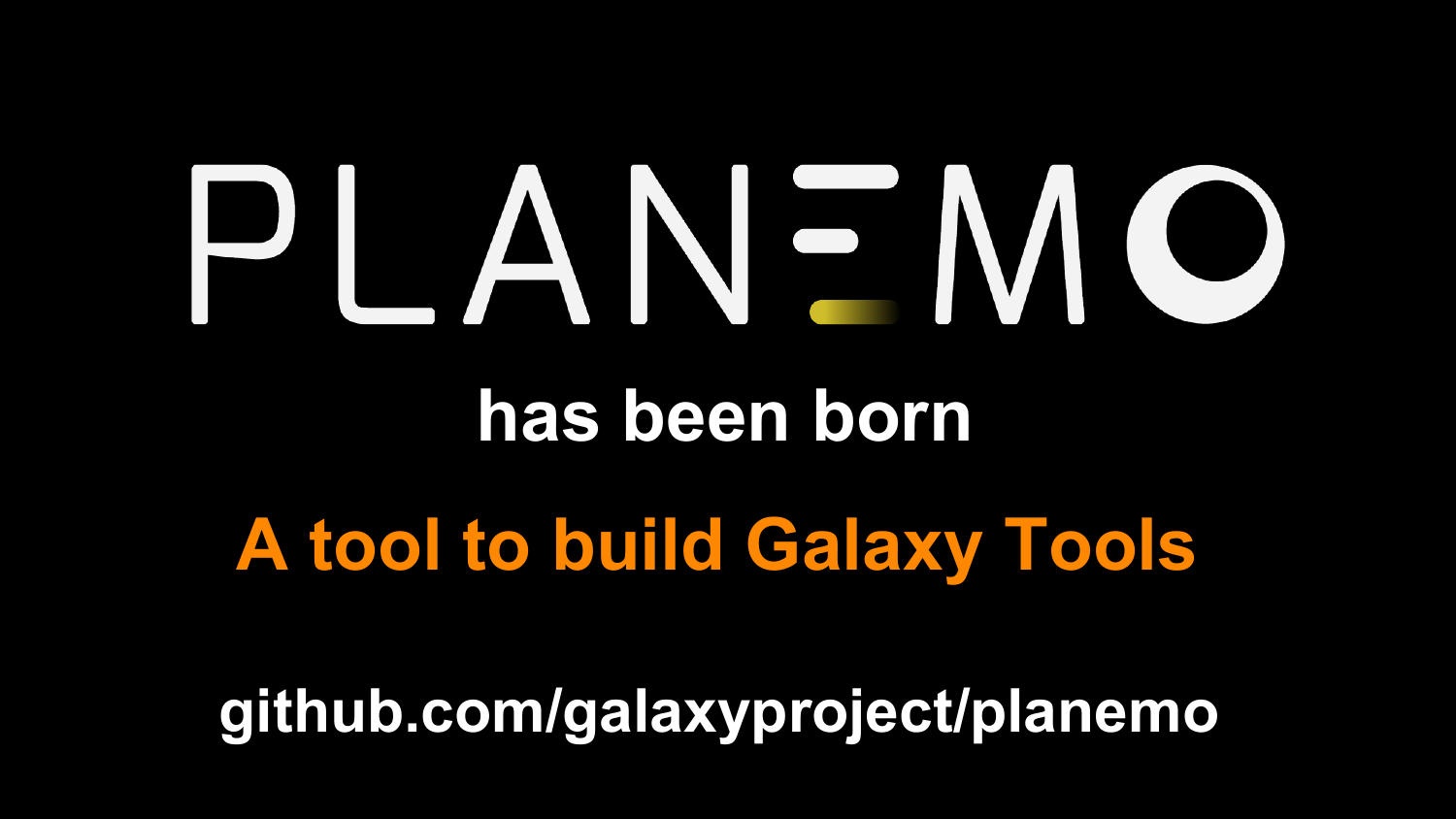## **profits with PLANEMO**

- avoid writing boilerplate code
- quick lint your code before you start testing
- test your tool much faster than before
- benefit from tab completion and help at your fingertips
- circumvent direct interactions with Tool Shed
- treat Galaxy as transparent dependency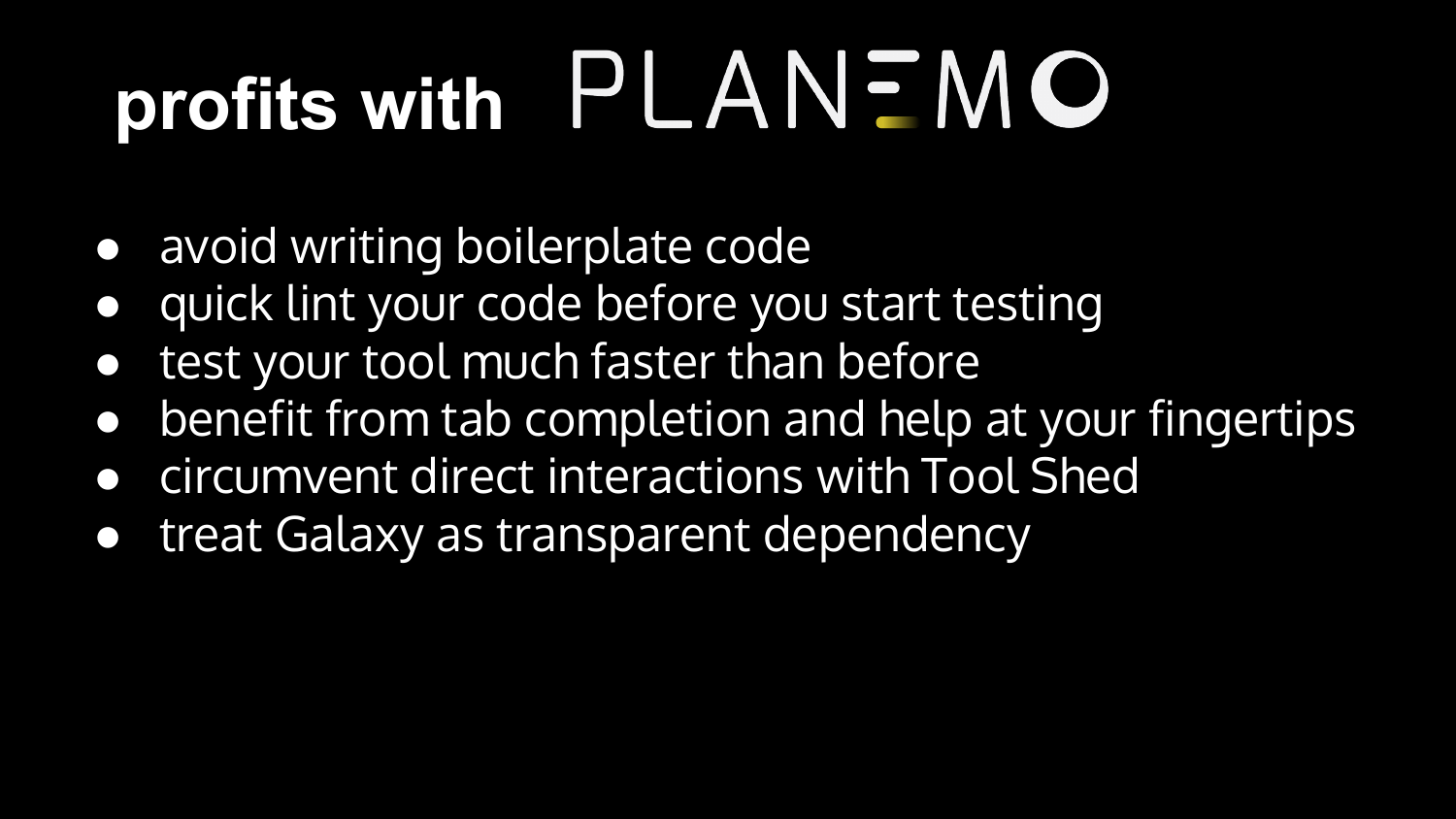## **Get PLANEMO**

With Homebrew/linuxbrew: brew install galaxyproject/tap/planemo With pip pip install planemo

Also available as virtual appliances for Docker, Vagrant, Virtualbox, Google Cloud.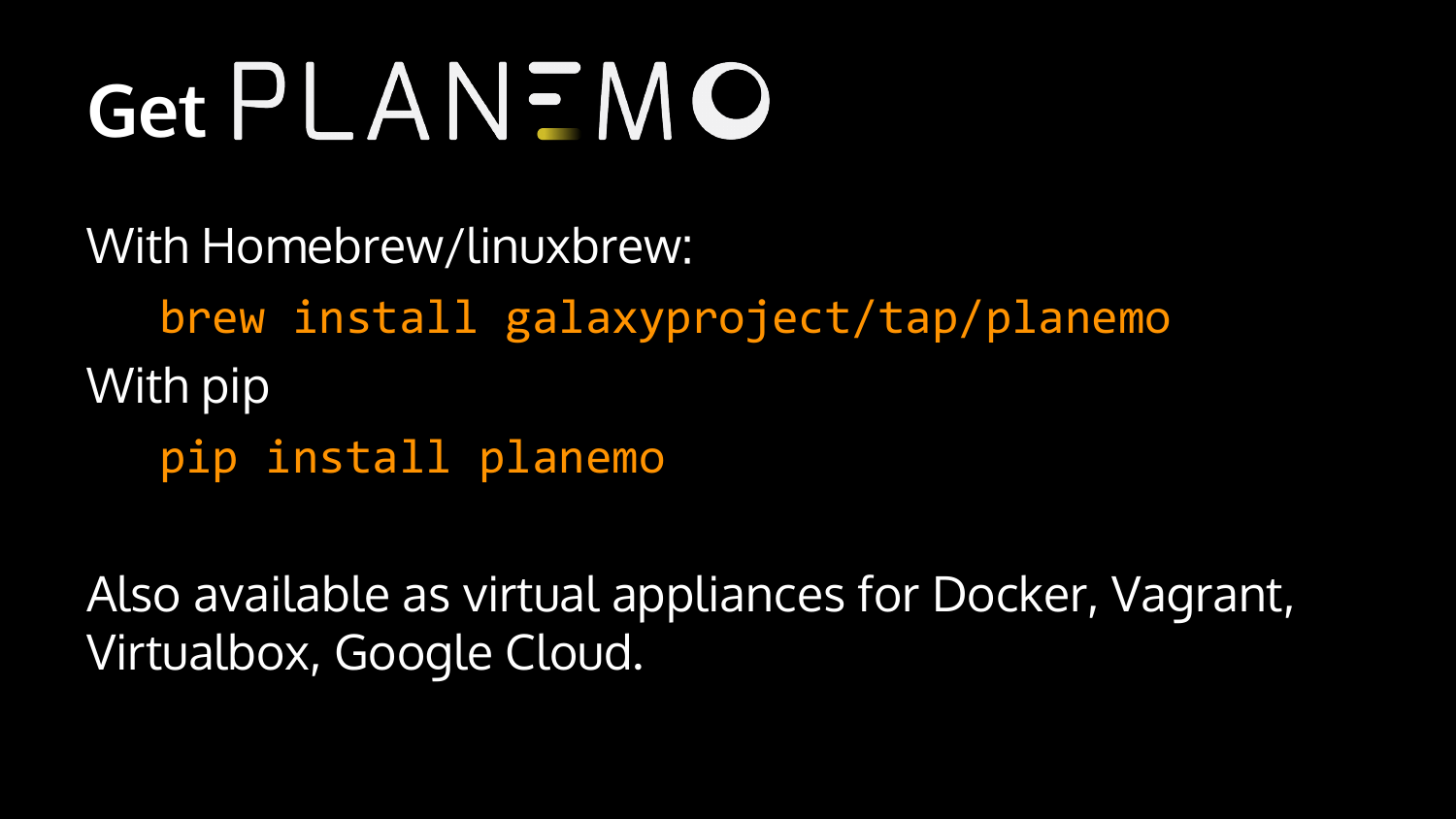#### **Tool Dev Best Practices**

#### Community has put together best practice guides. [http://bit.ly/iucstandards](http://galaxy-iuc-standards.readthedocs.org/en/latest/)

Y Fork

 $\mathsf{\mathsf{V}}$  Fork

eng

25

38

**★** Star

 $\bigstar$  Star

23

ø éS. ø  $12 \,$ 

34

8

(just show failures) enlarge